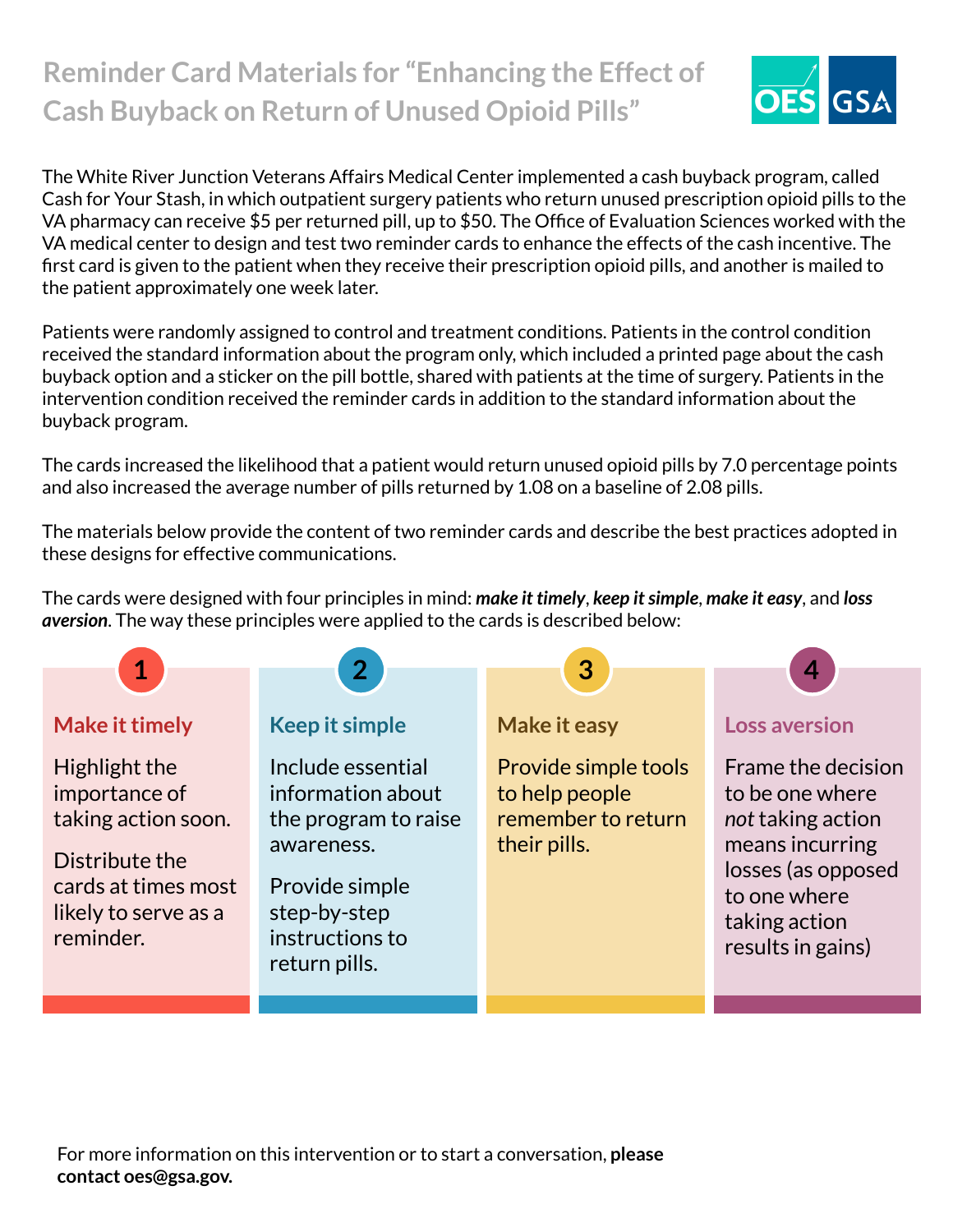



Frame the decision as one where not returning pills means missing out on up to \$50. Highlight key information about the program to raise awareness.

Provide simple step-by-step instructions for returning pills.

Provide simple tools to help people remember to return the pills.

Distribute durable cards on the day of surgery to ensure awareness of the program even when under the influence of anesthesia.

Provide a clear time frame to encourage taking action soon.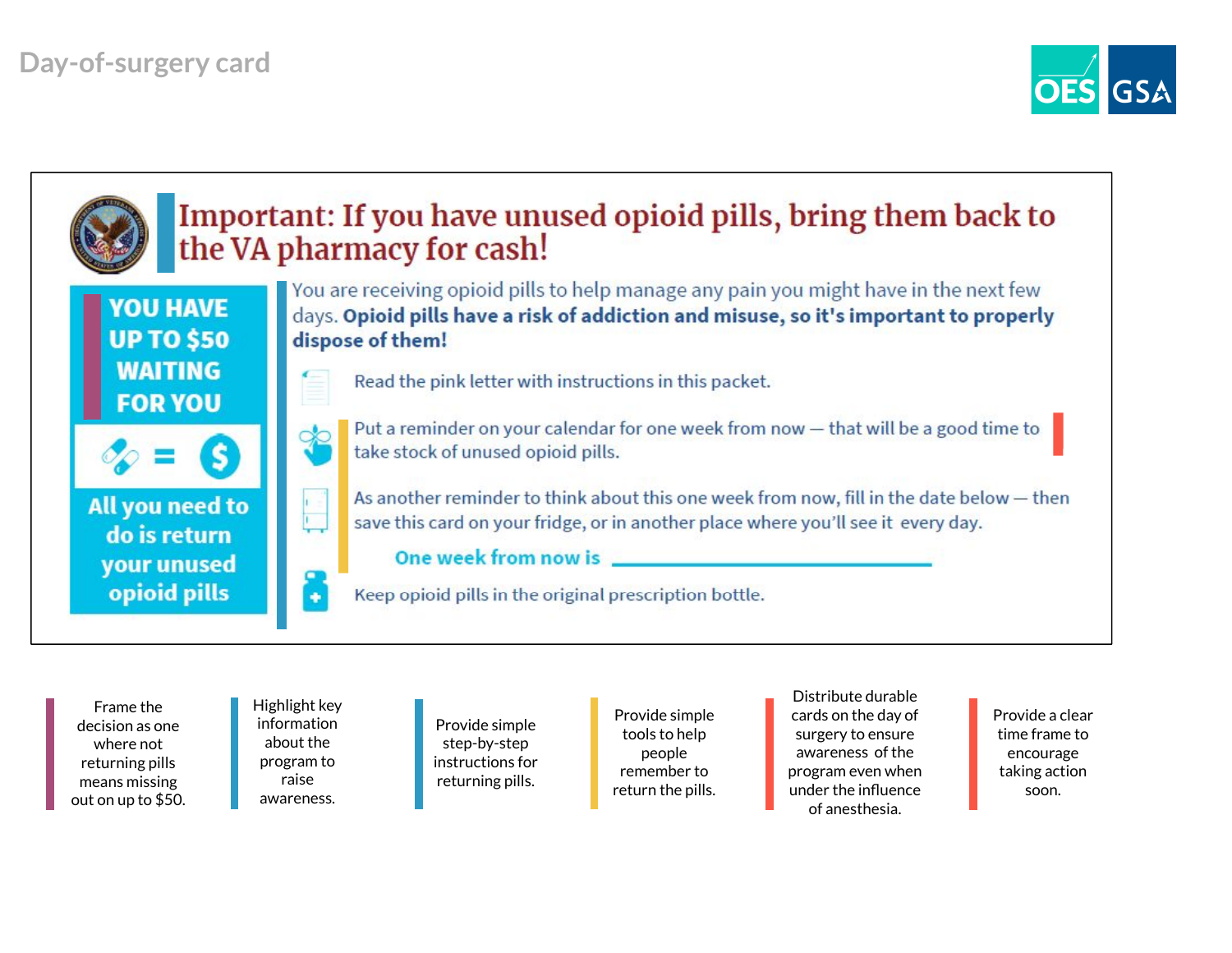

Frame the decision as one where not returning pills means missing out on up to \$50.

Provide simple step-by-step instructions for returning pills, with key text bolded.

Highlight the importance of taking action soon.

Provide simple tools to help people remember to return the pills.